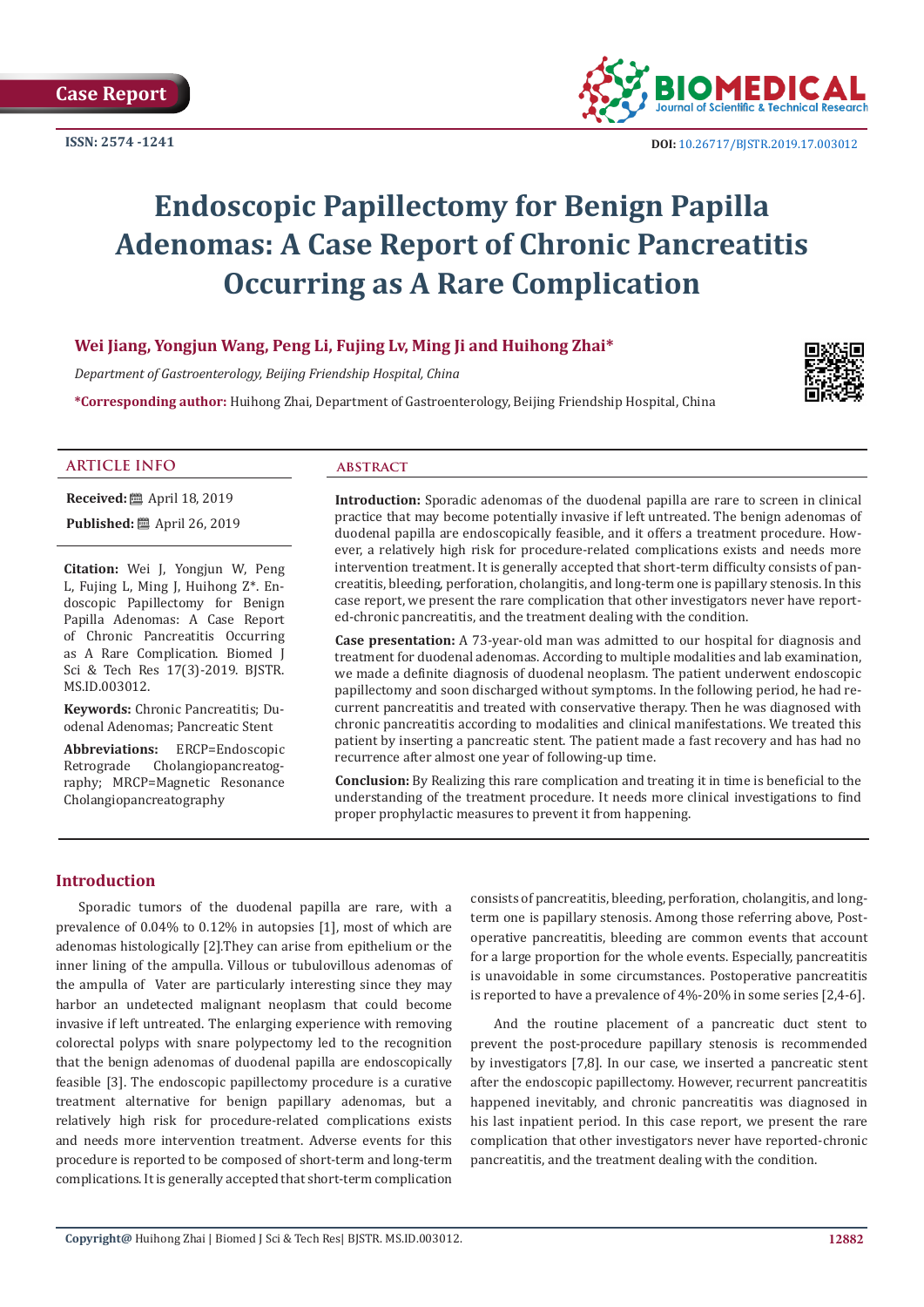# **Case Presentation**

A 73-year-old man was admitted into our hospital with the chief complaint that neoplasm of the duodenal papilla was discovered under screening endoscopy for four months. Laboratory examination on admission demonstrated elevation of carbohydrate antigen 19-9 level(87.93IU/L). Other laboratory tests were within normal ranges. And he denied any medical history before. Duodenoscopy revealed an elevated lesion on the lateral wall of the duodenal papilla. Endoscopic ultrasonography was then performed, showing a hypoechoic mass at the major duodenal papilla continuing to the lower common bile duct. Considering the size, the position and absence of malignancy we decided to perform adenoma papillectomy four days later. Papillectomy was performed by an experienced endoscopist with 20 years of experience in interventional endoscopy. The procedure was performed using a lateral-viewing duodenoscope, and we mandated the removal of the entire papilla to allow proper guidance of subsequent treatment (Figure 1). The pancreatic duct was then cannulated, and a guidewire was advanced to the tail.



Figure 1: Papillectomy procedure was performed via endoscopy to remove the adenomas.

A 7Fr\*9cm prophylactic pancreatic duct stent was inserted, and ENBD(endoscopic nasobiliary drainage) catheter was inserted reaching to the common hepatic duct. Regular 24h inpatient care was held after the procedure. And the operator examines and review the patient carefully, then transferred him to the ward. In the 8th day, an abdominal film was done to ensure the migration of the pancreatic stent. Histological examination of initial multiple forceps biopsy specimens revealed a tubulovillous adenoma. The degree of dysplasia was low-moderate grade. The patient was discharged without complications. In the next two months, he had recurrent pancreatitis due to improper diet. He responded promptly to conservative therapy and was discharged asymptomatically. Then in the third month, the endoscopist removed his pancreatic stent by ERCP. Initial surveillance endoscopy was done that no residual or recurrent lesions can be found. In the following two years, the complaint of intermittent abdominal pain and worsened for two months. He was sent to our hospital for treatment. Serum levels of glucose were elevated at 6.75mmol/L.MRCP revealed the presence of multiple stones in the dilated central pancreatic duct (Figure 2).



**Figure 2:** MRCP revealed the presence of multiple stones in the dilated main pancreatic duct.



**Figure 3:** Endoscopic ultrasonography was performed to denote that atrophy pancreas and pancreatic stone echo in the dilated pancreatic duct.



**Figure 4** : A 5Fr\*8cm pancreatic duct stent was inserted by ERCP.

Endoscopic ultrasonography reveals the atrophy pancreas and pancreatic stone echo in the dilated pancreatic duct (Figure 3). Then the patient underwent ERCP for the placement of the stent. A 5Fr\*8cm pancreatic duct stent was inserted this time (Figure 4). The patient made a fast recovery and has had no recurrence after almost one year of following-up time.